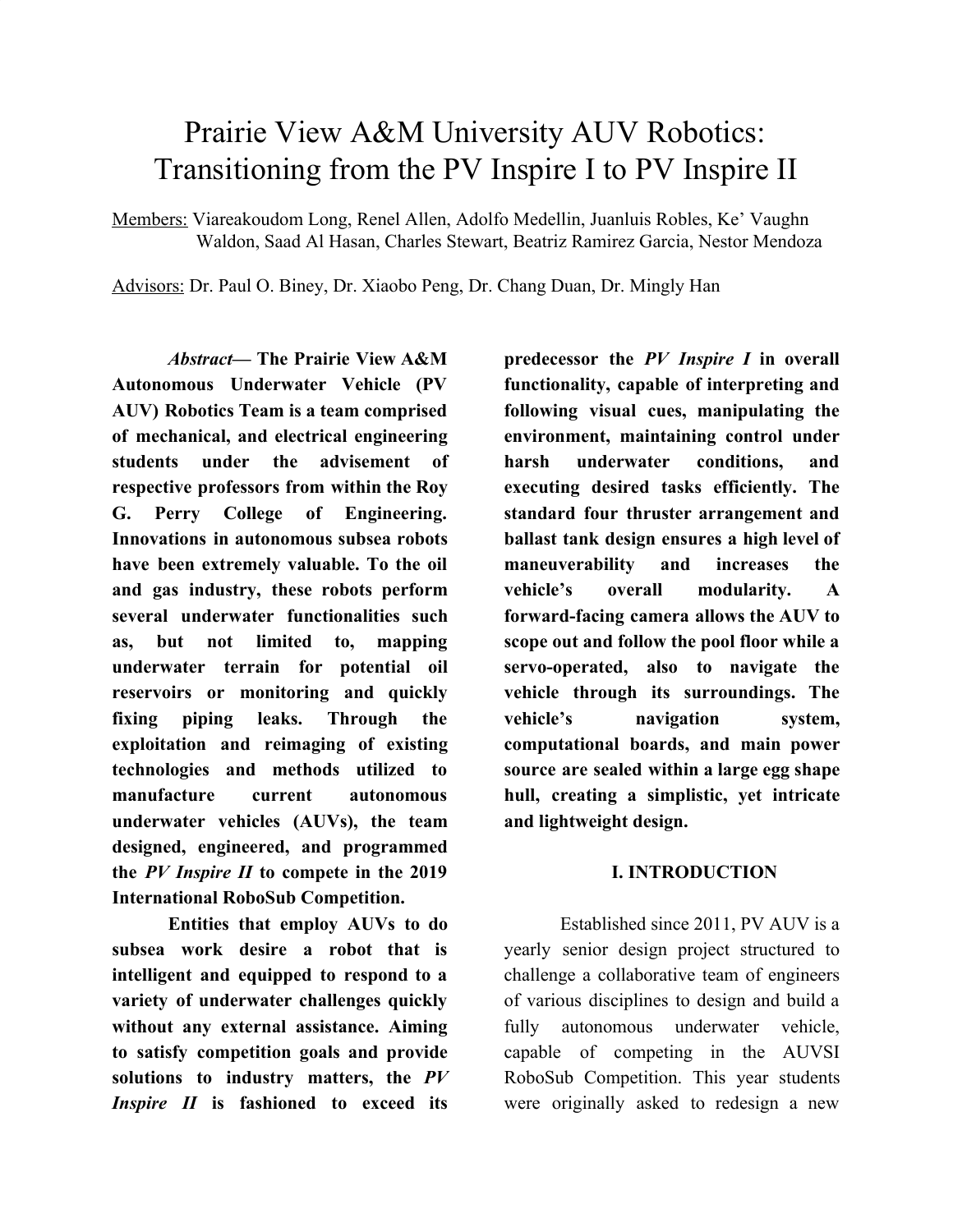AUV, *PV Inspire II*. While the *PV Inspire I* vehicle proved to be structurally sound, the overall deterioration of the vehicle's frame, electrical connections, and unresolved water leakage inspired the 2019 PV AUV team to push the boundaries and design a completely new sub. Hence, the *PV Inspire II* was engineered not only to surpass its predecessor in the technical aspect but to serve as a turning point for the engineering program at Prairie View, inspiring students to go beyond self-imposed limits and aspire to produce products of excellence.

### **II. DESIGN STRATEGY**

The *PV Inspire II* is designed to satisfy four main project objectives: functionality, convenience, safety, and economic consideration. Restricted to primarily in-house fabrication, a limited budget, and a yearly time constraint, the team focused on creating a simple and effective, yet cost-efficient sub. A successful design that incorporates a high degree of modularity and maneuverability, target tracking capabilities with stereo cams, and a fully integrated navigation system will hypothetically allow the AUV to meet the basic navigational goals and leave room for future teams to develop the vehicle for additional task items. In retrospect, previous teams designed a hull to fit a rigid frame and subsequently manipulated the weight and buoyancy according to the addition and placement of external housings. The open-frame design, for example, has a thin cross-sectional frame for easy movement in the forward and backward directions. The

selected composite material, fiberglass and carbon fiber, meet the high strength to low weight ratio, no corrosion effect, and is overall considered "excellence" [1] for underwater vehicle structures. In comparison to earlier variations of the AUV, the compact frame make it easy for transportation. However, the rigid structure configuration, which was designed to fit the hull in its entirety while remaining within the AUVSI maximum size constraints, limited the versatility for other, potential components and left little to no room for any major adjustments along the frame. Focusing primarily on increasing stability and reliability without sacrificing capability, this year's team opted to move most of the electronics inside a single hull. The final design of the PV Inspire II, shown in Fig. 1, emphasizes simplicity and functionality and easily accessible components allowing for the adjustment of current parts and the retrofitting of any additional parts.



Fig. 1 Solidworks rendering of the finalized *PV Inspire II*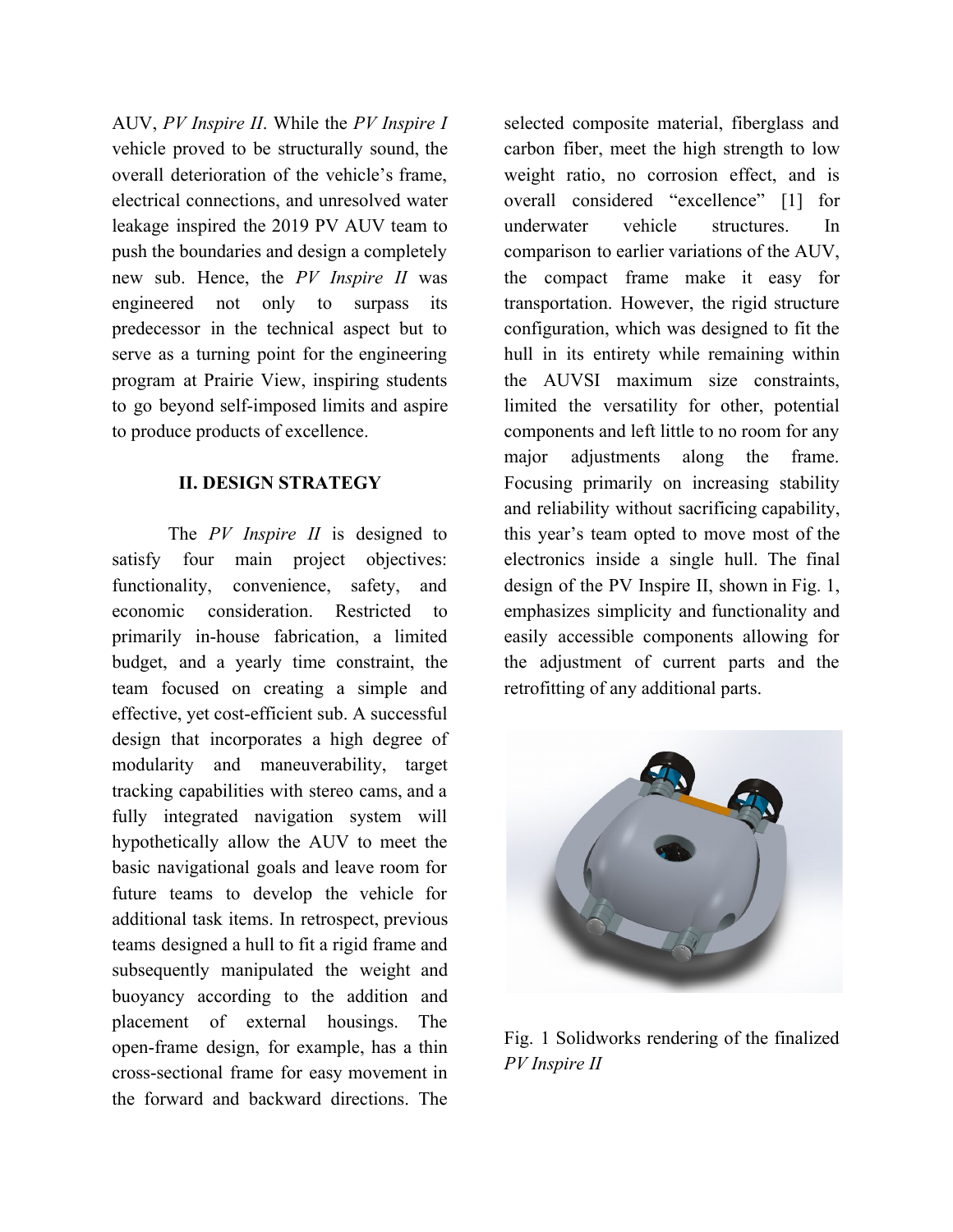### **III. VEHICLE DESIGN**

The purpose of the 2018-2019 AUV design, *PV Inspire II*, is to allow students to grasp the basics of underwater control, be exposed to the RobSub competition for the following year, and have a capable model for further improvement. To keep within the four major self-established statutes, the sub was designed in mind with a simple, robust and unique framework.

# *A. Preliminary Design*

By dissecting and grasping the failures and successes of previous design concepts applied to the *PV Inspire I*, the team acknowledged common mistakes and incorporated effective techniques and ideas into the current design. The preliminary design of the *PV Inspire II* began with a functional decomposition flowchart that specified the main function the AUV needed to accomplish and sub-functions that explicitly define how the team would enable the vehicle to deliver. Given the difficulties experienced by previous teams in navigation and sensory tasks, the main function consisted of the AUV completing three specified competition tasks. Enabling the vehicle to move to a specified destination and integrating the electronic components served as the two major sub-functions which shaped the ideas that populated the concept generation chart. Ideas were collectively evaluated and either denoted as a "GO" or a "NO-GO" based on general efficiency, effectiveness, and reliability. From there, ideas denoted as "GO" were discussed at

length based on a more detailed set of criteria, considering additional factors such as how much time and funding the team would have to incorporate the concept, manufacturability, longevity, and whether the concept would keep the vehicle lightweight.

The design displayed in Fig.2 demonstrates the initial compilation of the resulting "GO" concepts' and ideas from the decision-matrix selection process. This original design was implemented as the redesign of The Inspire I of 2018. The previous year model did not implement any additional lighting to aid the camera systems and needed a tremendous amount of weight added to counteract the buoyancy. As shown in Fig 1, those notable drawbacks have been corrected with coated steel beam weights permanently attached to the side frame support (code name Halo) and underwater front beam lights.

| Table 1: The Overview of the PV Inspire II |  |  |
|--------------------------------------------|--|--|
|--------------------------------------------|--|--|

| <b>Specification</b> | <b>Dimensions</b>         |  |
|----------------------|---------------------------|--|
| Length               | $24$ in                   |  |
| Width                | $16$ in                   |  |
| Height               | $7.5$ in                  |  |
| Weight               | 20.1 lbs/ 9.12 kg         |  |
| Max Depth            | 30 ft.                    |  |
| Thruster             | 4 x Blue Robotics<br>T100 |  |
| Cameras              | <b>USB Camera</b>         |  |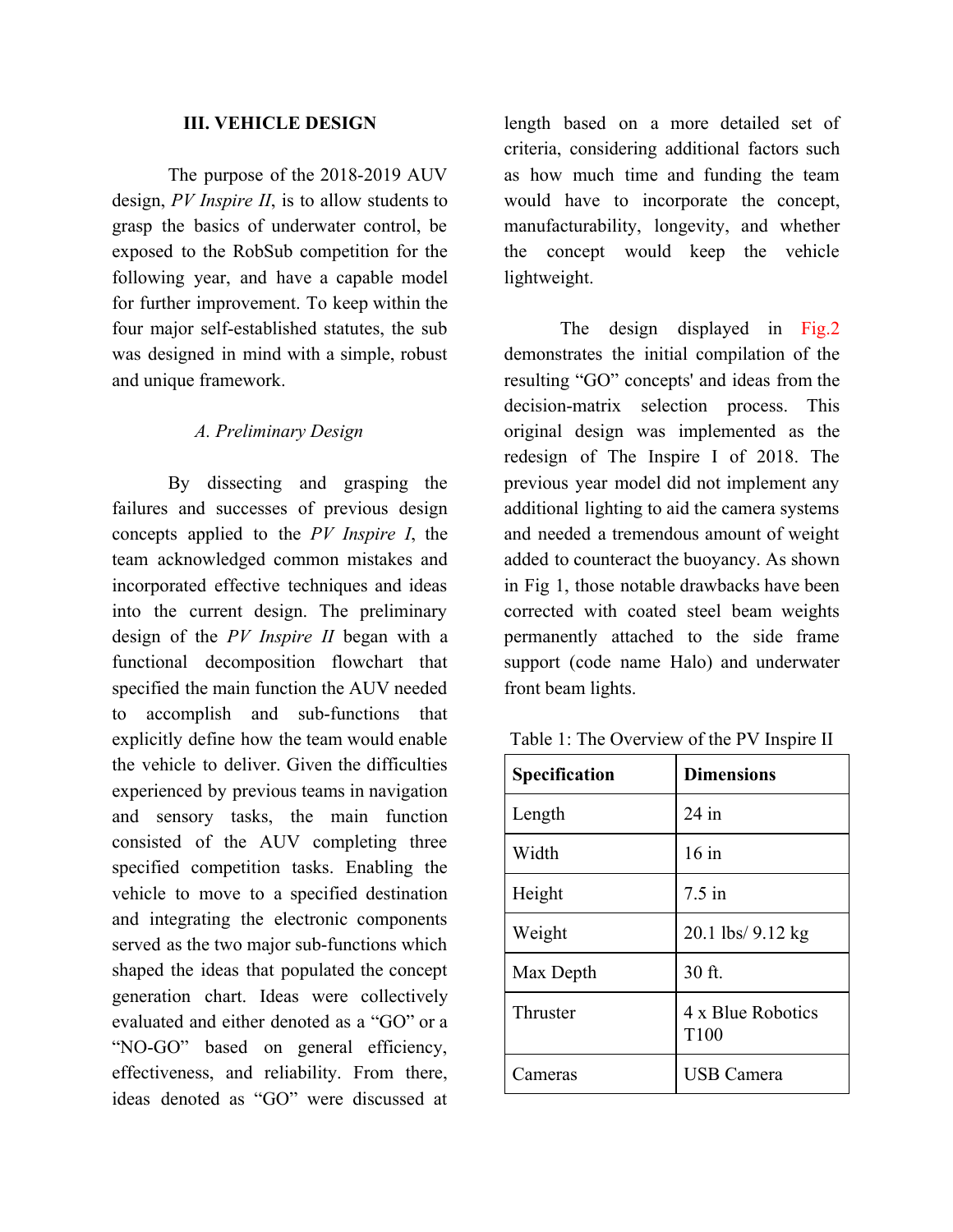| Inertial Navigation | Inertial            |
|---------------------|---------------------|
| System              | Measurement Unit    |
| Operating           | Arduino Mega, Intel |
| Frameworks          | Celeron             |

*\*The listed weight in the table doesn't include any ballasts or additional weights needed to obtain .5% buoyancy*

# *B. Mechanical Systems*

Detailed process and design analysis equations and simulations were applied and conducted on all the AUV's major components. The gathered results further determined the reliability as well as the robustness of the vehicle and gave deeper insight into hidden failure points. Solid Works, ANSYS, and Siemens NX were all utilized to run analyses on various parts of the Inspire. Much of the structure has changed from the previous year's mechanical systems. Which is the result of refinement from leaks, that ended up decommissioning previous models, and other the lack of safeguards to protect electronics from water damage.

# *1) The Hull*

Last year a cylindrical, acrylic hull was used, which served as the main housing unit for all the electrical components (including the battery), was the reused component from the *Panther* [2]. As a transparent material, it allows to quickly diagnose and identify problems even while sealed and submerged underwater, but consequently weaker than other materials such as aluminum, polycarbonate, and

fiberglass. A thorough hydrostatic analysis was simulated in Solid Works to ensure structure failure due to increased water pressure would not cause the hull to fail, the design was limited due to its cylindrical structure.



Fig. 2 Stress Analysis for the Hull



Fig. 3 Displacement Analysis for Hull

The new housing design in Fig. 4 composed of fiberglass for its lightweight characteristics and the shape allows the team to utilize the entire space inside the housing. At a competition depth of 16 feet, the pressure induced on the tube would be estimated to be 6.94 psi (pounds per square inch) as displayed in Fig. 2. Compared to the acrylic yield strength of 7092 psi, hull failure due to increasing water pressure was determined to be ineffective. A deflection analysis was also conducted, resulting in a theoretical displacement of no more than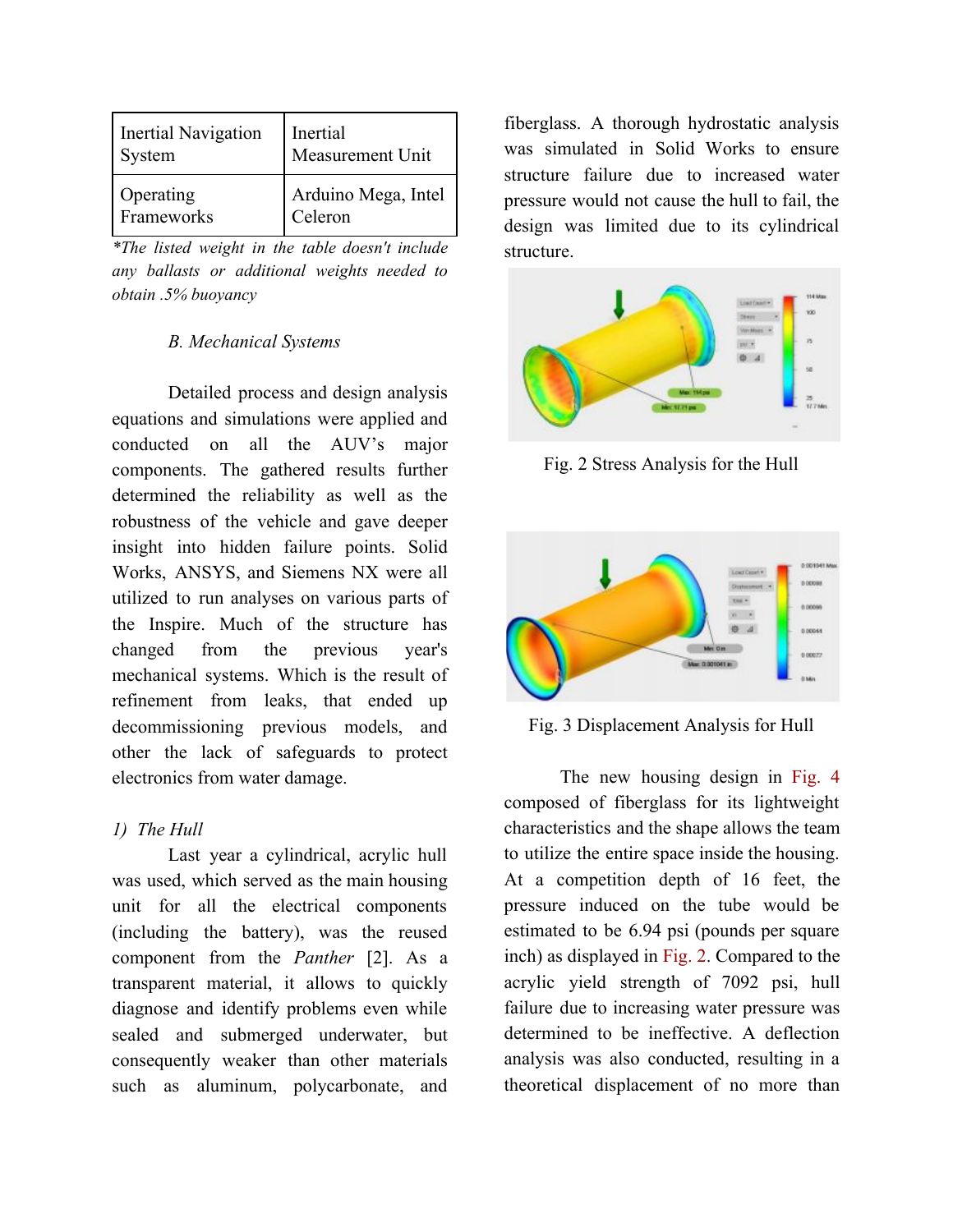.001 inches, which was determined to be insignificant in affecting the inner electronics as well as any detriment to the seals from the acrylic caps.



Fig. 4 PV Inspire II Housing



Fig. 5 Housing analysis



Fig. 6 Housing analysis II

### **IV. Electrical System**

The greatest lesson the team learned in the development and integration of the electrical system was contingency. Given the experiences of the teams in previous years, navigation and system control has continually been a problem for the PV AUV team. The second system was designed to complete the basic functionalities needed to carry out the aforementioned, navigational tasks, leaving room for expansion building towards the competition and future endeavors.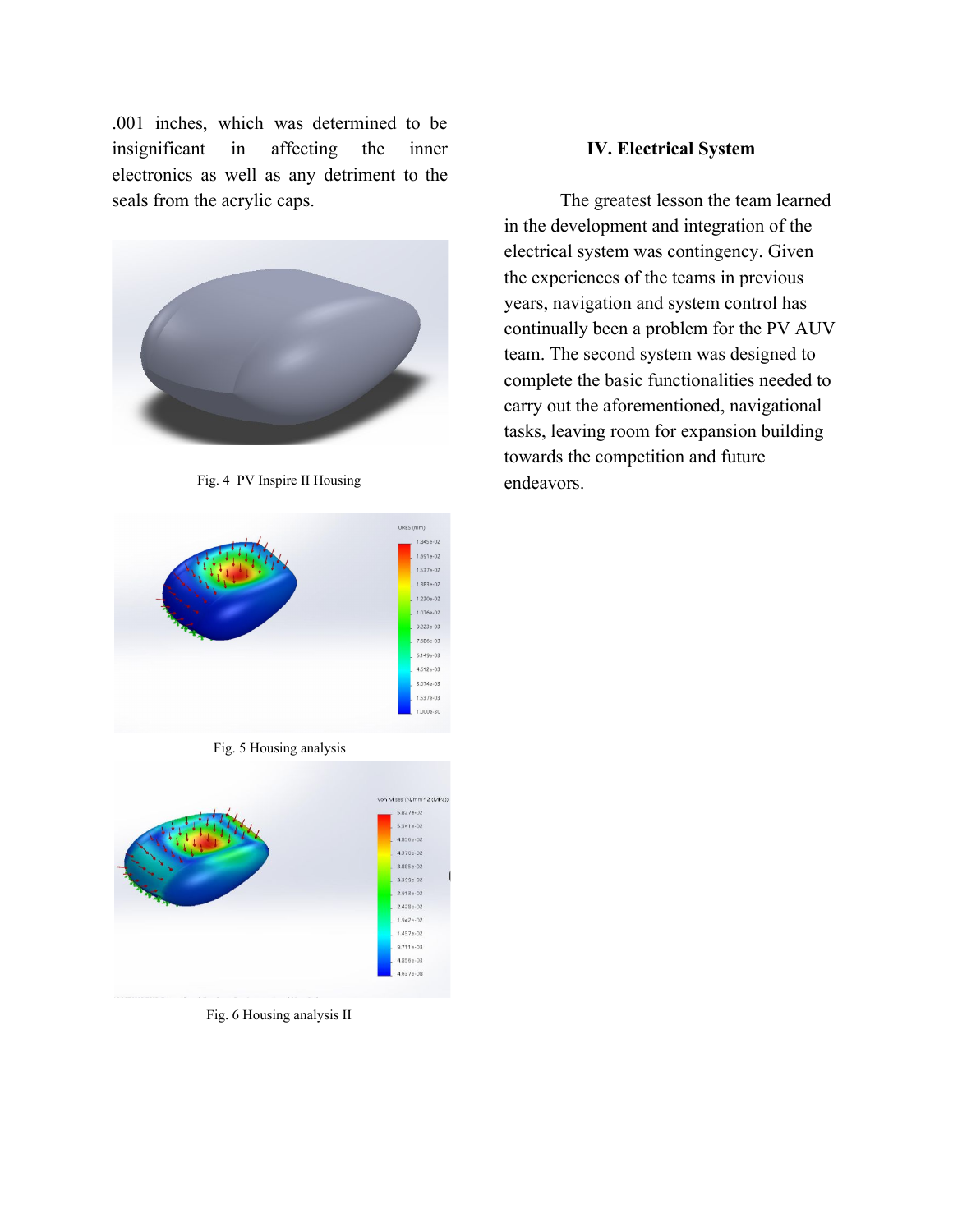# *1) Hardware*



Fig 7. Hardware Architecture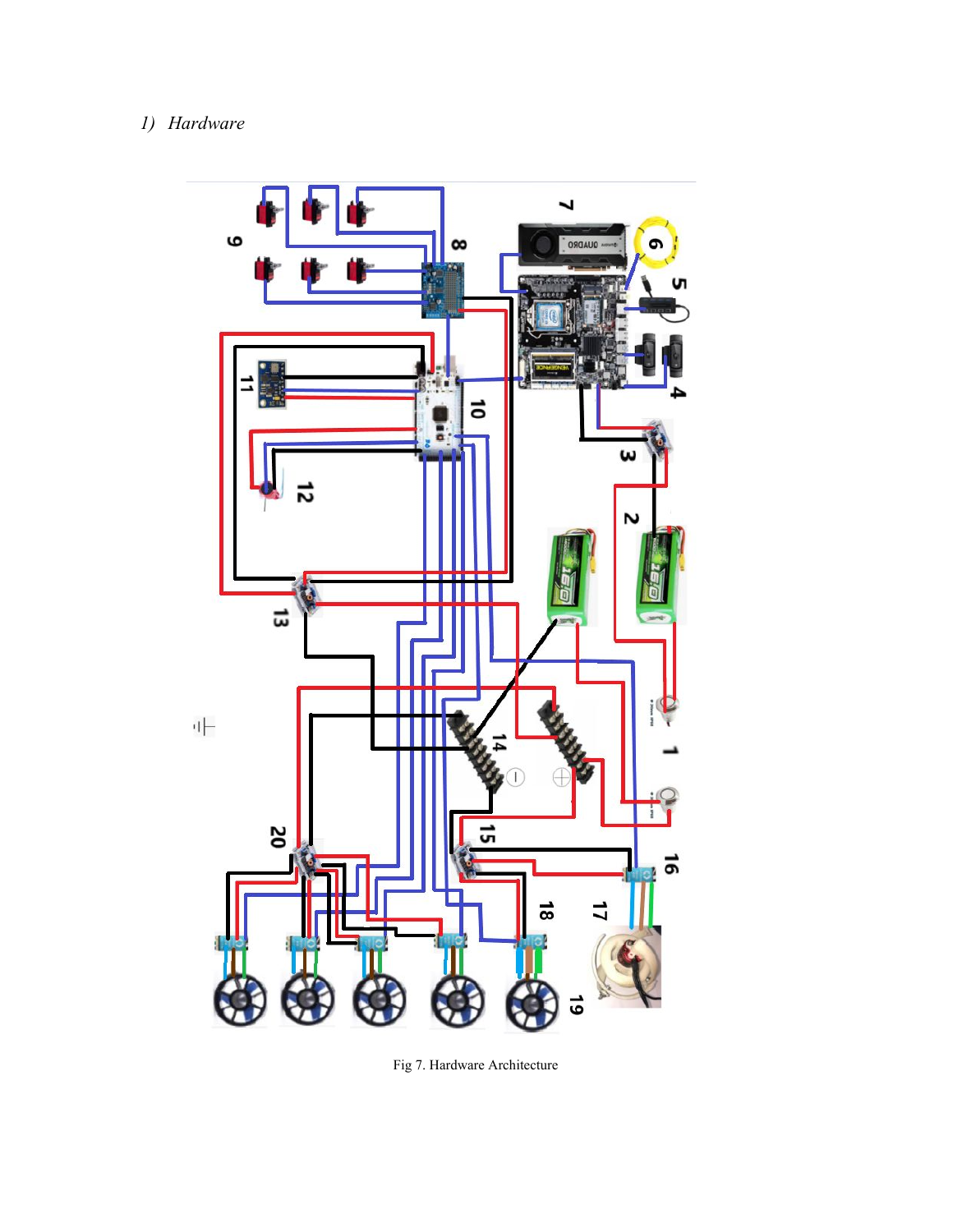| <b>Number</b>  | Component                              |
|----------------|----------------------------------------|
| 1              | Switches                               |
| $\overline{2}$ | <b>Multi-Star Batteries</b>            |
| 3, 13, 15, 20  | <b>DC-DC Converters</b>                |
| $\overline{4}$ | Cameras                                |
| 5              | <b>USB Hub</b>                         |
| 6              | Tether                                 |
| $\overline{7}$ | Motherboard                            |
| 8              | Motor Controller<br>Shield             |
| 9              | <b>Servo Motors</b>                    |
| 10             | Arduino Mega                           |
| 11             | Gy-80 Sensor                           |
| 12             | Bar 30 Pressure<br>Sensor              |
| 14             | <b>Terminal Hubs</b>                   |
| 17             | Mechanical Gyro                        |
| 18             | <b>Electronic Speed</b><br>Controllers |
| 19             | T-100 Thruster                         |

### Table 2: Hardware Components

### *2) Power System*

The *PV Inspire II* is powered by two 14.8V, 20Ah or two 16aH Li-Po battery, located on the second tray of the electronic control system rack (ECSR). The battery's capacity is sufficient to provide run time of at most 2 hours based on testing and

observation from last year testing and trial runs of which far exceeds the fifteen-minute time limit for actual and practice run segments of the competition.

 The power supplied by the battery is conditioned by way of two heavy duty waterproof switch. When individually enabled the switch distributes power through 2 branches within the electronic control system rack (ECSR). Switch one sources power through SSR-1, through to a LM2596 Buck Stepdown DC voltage regulator which conditions the voltage to the recommended input operating parameters for the microcontroller boards. Switch two sources power through SSR-2, directly to a twelve-gang terminal block (TB-1), wired to individually power each of the electronic speed controllers (ESC) that operate its associated connected thruster. Uniquely assigned (addressed) output pins on the Arduino microcontroller is wire to each ESC, providing enabling control signals to the thrusters. The camera(s) are operated and controlled from a mini STX motherboard

# *3) Computer and processing*

Each functional component of the *PV Inspire II* is operated by two primary processing components: the Arduino Mega 2560 and Intel Celeron. The Arduino is responsible for utilizing the Inertia Measuring Unit (IMU) in order to adjust the thrust based on orientation of the vehicle. The motherboard is for graphics processing of the camera for Originally, each board was responsible for one major component or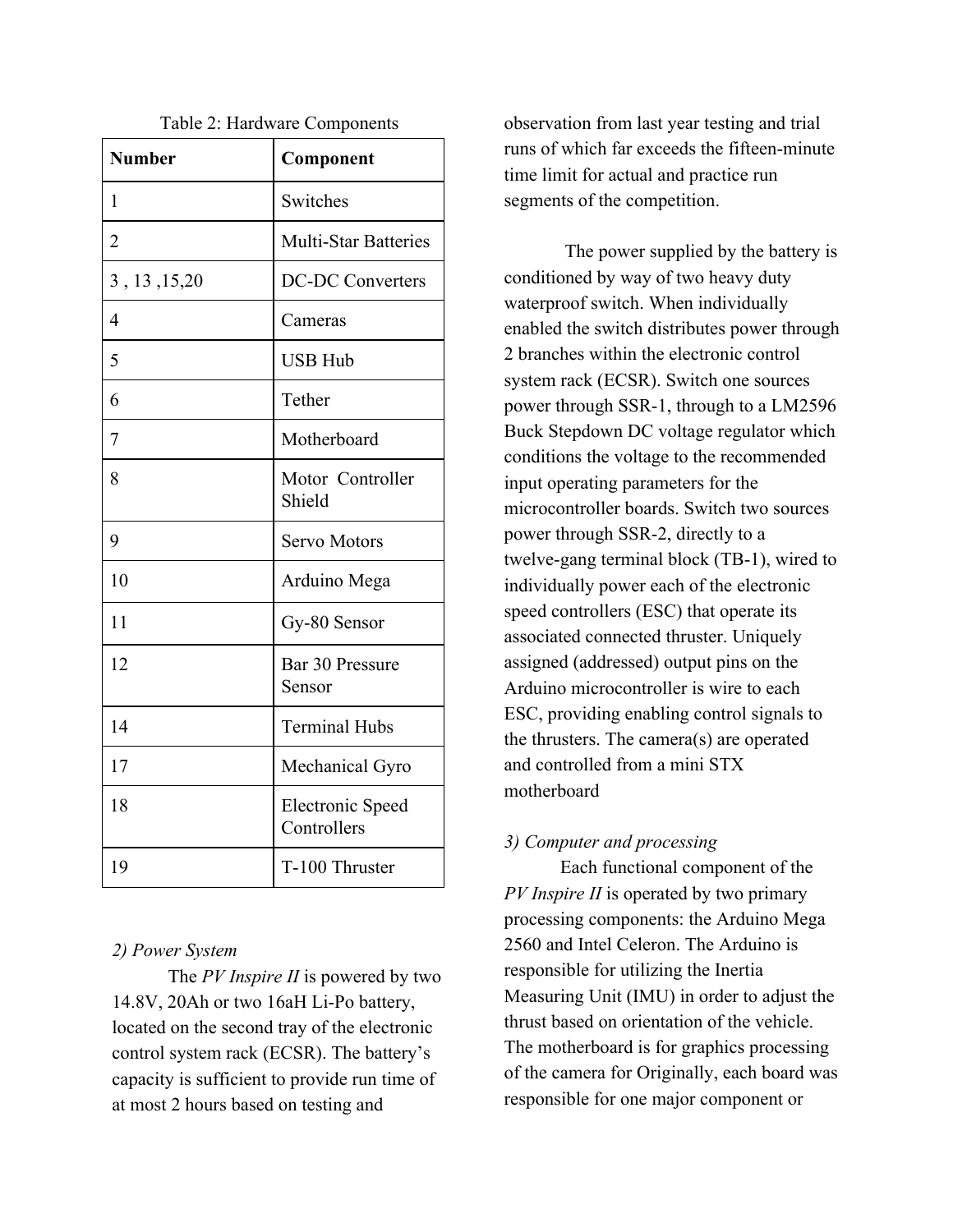functionality of the Inspire. However, based on limited time and complexity of the programming, most functionalities will be run using the Arduino Mega 2560. This will not include the camera which is working with the Intel Celero not include the camera which is working with the Intel Celeron.

### *4) Thrusters*

The Blue Robotics T100 thrusters supply the necessary force to propel the vehicle and allow it to navigate in a desired direction (forward, backward, left, right, up, down). The design of the PV Inspire allows each of the eight thrusters to be moved to relatively any position along its respective axis (Fig. 8).



Fig. 8 Example of Thruster Modularity Along Past Platform Base

A hydrostatic pressure contour was conducted to determine the best positioning for the thrusters. The side-thruster configuration displayed in Fig. 9, allows for the best equal distribution of the pressure along the front of the vehicle, rather than in one area. Although the positioning of the side-thrusters appears to perform best at a higher altitude, keeping them aligned with

the center of pressure will always yield favorable results.



Fig. 9 ANSYS rendering of a Pressure Contour Analysis

#### *5) The Halo*

The Halo serves as brackets for the thrusters to attach to the AUV. Another important purpose of the Halo is to protect the housing of the AUV from any unwanted contact. The Halo is also in foldable design for ease of carrying and practicality. The analysis is done on the front fin depicted in Fig. 8.



Fig.10 Static displacement on front fin

IV. EXPERIMENTAL RESULTS Primary testing was directed to thoroughly waterproofing the hull. After using lubrication, petroleum jelly to silicon grease,